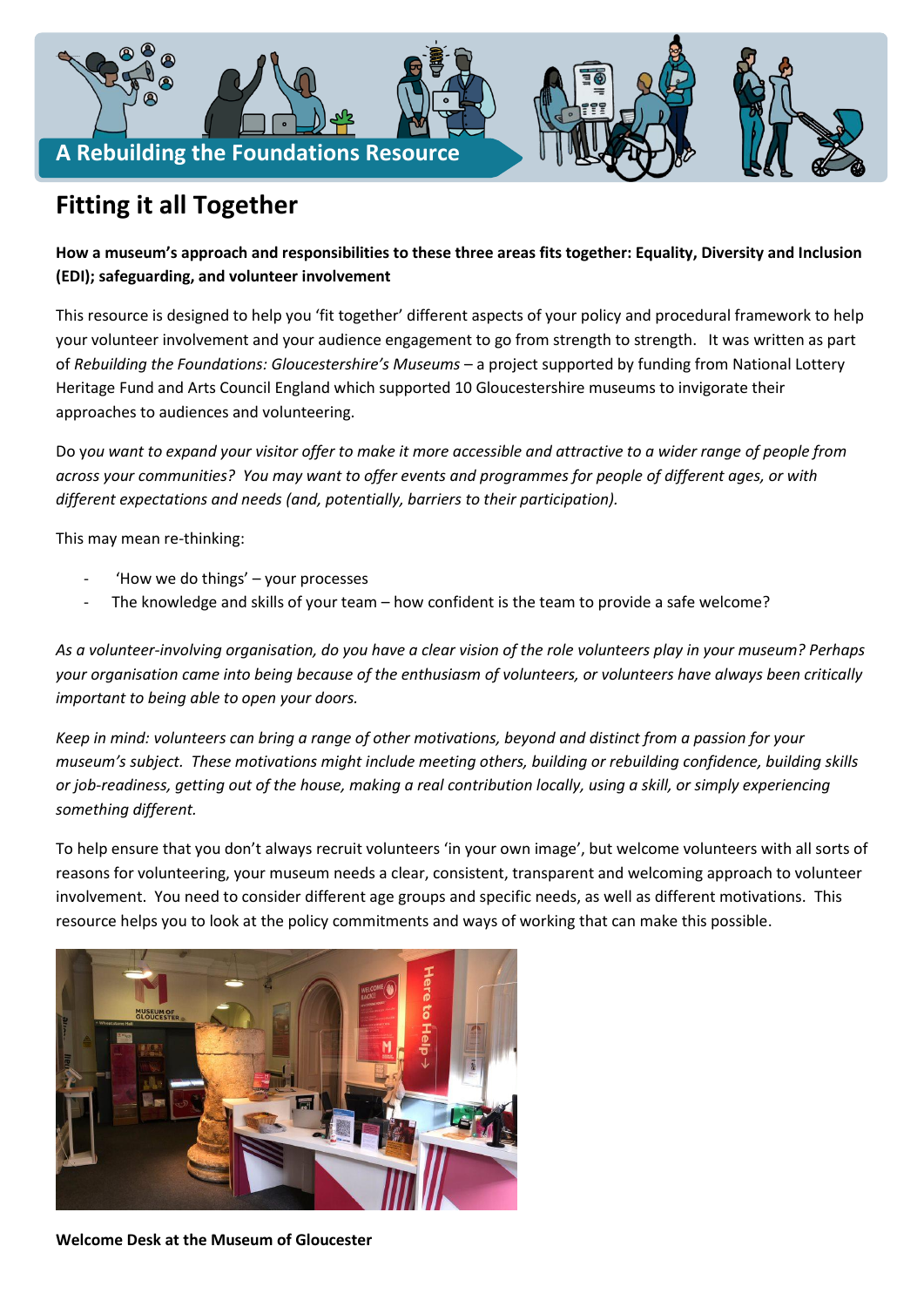#### **Volunteering and safeguarding:**

Volunteer Policies should indicate your Museum's 'expected behaviours' – sometimes called a **code of conduct or volunteer charter**. By having this in place, people who come into contact with your organisation will understand clearly that you value a safe environment and expect everyone to uphold this.

Linked to your commitment to providing a legally compliant, safe environment for users, staff and other volunteers, you should **risk assess volunteer** roles in relation to safeguarding, as well as in relation to physical risk.

Volunteer policies should set out commitment to **appropriate levels of supervision** and **workforce knowledge and skills**: to providing information updates and supporting volunteers with safeguarding awareness and following the safeguarding policy – for example, your commitment to safeguarding awareness training and updates.

Last but not least, your volunteer policy will make clear the way you **recruit safely**, by describing how, as appropriate, you ask for proof of identity, references, disclosure of previous convictions, or DBS checks. Whilst taking a consistent approach, you should avoid a 'blanket approach' to safe recruitment and screening; the approach should differ according to the role a volunteer wishes to help you with. It should follow your safeguarding policies' commitments to safeguarding and be informed by the activities your organisation carries out.

#### **Volunteering and EDI**

In your volunteer policy, your **expectations of volunteers** should include the expectation to follow and uphold your organisation's commitment to Equality, Diversity and Inclusion, as set out in your organisation's EDI statement and policy. **Induction and training** updates that you offer should cover EDI awareness and responsibilities.

In your volunteer policy, the specifics of **your recruitment process** should reflect your commitment to reflecting the diversity of your community in your volunteer team as stated in your EDI policy. This will ensure that you then consider carefully: where and how you choose to advertise; accessible formats in which offer volunteering information; alternative options/formats for applying to volunteer; considering and offering adjustments for interviews, and commitment to considering adjustments to roles themselves for those who need them (including volunteering with a carer or buddy, for example.)

In your volunteer policy, your statement on **gathering and protecting volunteers' data** should reflect your commitment to understanding diversity in your team. You should make clear the fact that, at point you take on a volunteer, you may ask for anonymised diversity data, in line with your commitment to monitoring diversity in your volunteer team in your EDI statement/policy. You need to both explain why you gather the data, what you will do with the data and how and for how long you will store it, in line with GDPR.

In your volunteer policy, your position on **recruiting ex-offenders** should mirror your commitment to this as part of your EDI statement. You should set out how you will manage this consistently and sensitively. Your volunteer policy should also clarify the fact that you welcome **refugees and asylum seekers** as volunteers. You should in general welcome **non-British nationals** seeking to volunteer: if their involvement meets the definition of volunteering (as opposed to voluntary/unpaid work with contractual obligations and in kind payments), they will be able to volunteer with you, but there may be some restrictions depending on exactly which type of visa they hold. Be clear why you are asking for information about this; seek advice from gov.uk where needed.

#### **Volunteering, safeguarding and EDI**

Your commitment to broadening volunteer recruitment to include people of diverse ages (specifying a lower age limit based on your circumstances) and with disabilities needs to be in line with your safeguarding as well as your EDI policies. You need to think through what you do (processes) to safeguard vulnerable adults, young people and children who volunteer, and how you manage these volunteers safely. Your volunteer policy needs to show your commitment to maintaining and reviewing these processes. This includes your approach to ensuring safe